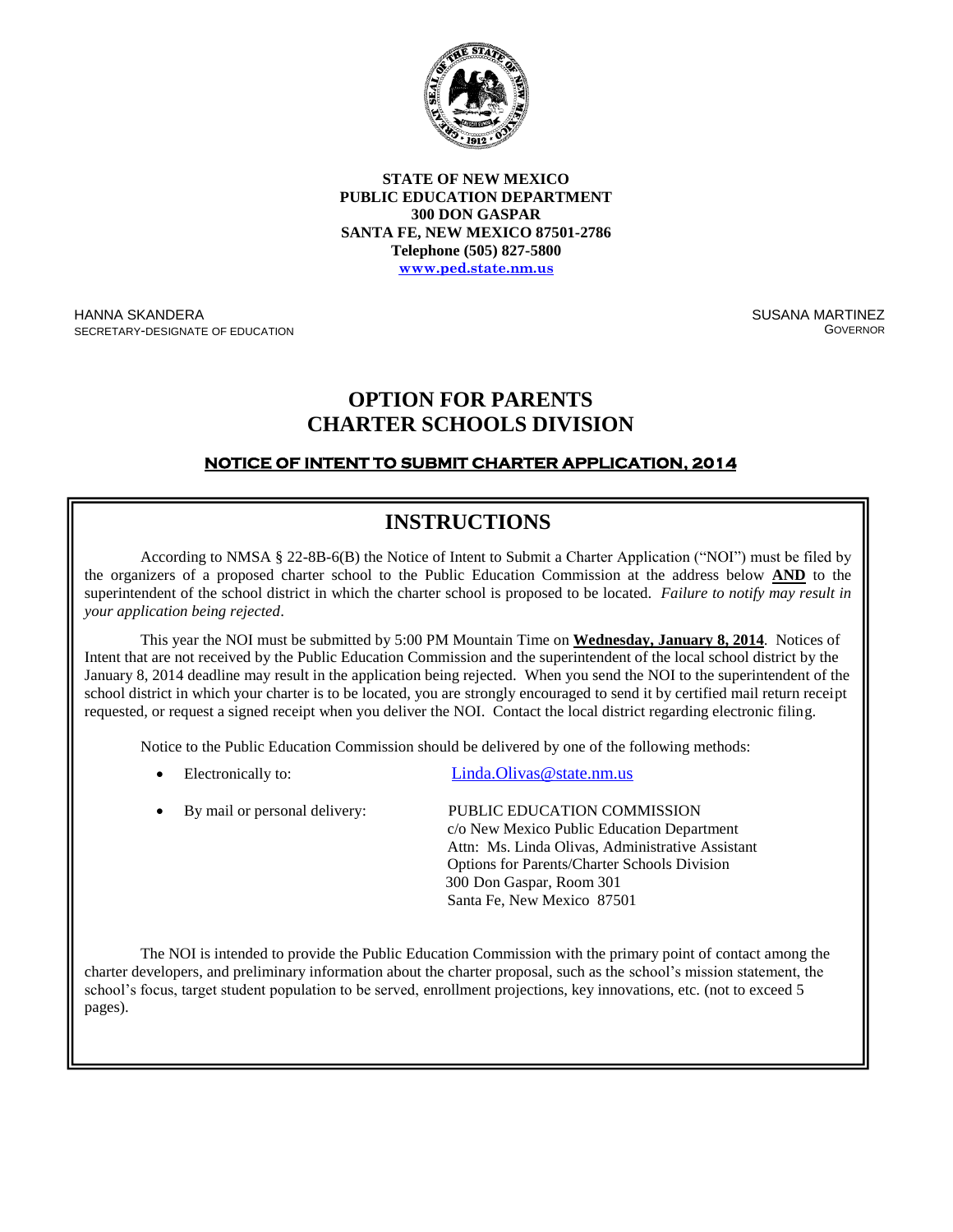- 1. General Information
	- Name of Proposed School

Columbus community school

Grade levels to be offered and enrollment projections

| Grade Levels to be         | <b>Projected Total</b> |
|----------------------------|------------------------|
| <b>Offered</b>             | Enrollment             |
| 6th through 12th<br>grades | 500                    |

Primary Point of Contact

|                              | Name Jack Long                             |                         |     |       |
|------------------------------|--------------------------------------------|-------------------------|-----|-------|
| Mailing Address   PO Box 529 |                                            |                         |     |       |
|                              | City Columbus                              | <b>State</b> New Mexico | Zip | 88029 |
|                              | <b>Phone</b> $\vert$ 575 - 694 - 3171      |                         |     |       |
|                              | <b>Email</b>   jacklong422 $35@$ vahoo.com |                         |     |       |

2. Names, roles, and current employment of all persons on the applicant team, and qualifications of the team members to establish a high-quality charter school

|                |              | <b>Qualifications:</b>                                    |
|----------------|--------------|-----------------------------------------------------------|
| Name           | Role on Team | <b>Education, Employment, Experience</b>                  |
| Jack Long      | Founder      | BA; Completed course work for masters in education at     |
|                | Application  | NMSU; Retired; Bilingual news paper publisher; General    |
|                | Coordinator  | building contractor specializing in sustainable building; |
|                |              | Graduate work at USC in Public Administration; Public     |
|                |              | Health Administrator for Cripple Children Services        |
|                |              | program in California Public Schools; International       |
|                |              | Development worker in Mexico, Guatemala, and Poland.      |
| Philip Skinner | Founder      | Extensive business experience in Columbus, NM and         |
|                | Organization | Palomas, Mx. Active in various non profit economic        |
|                | Coordinator  | development activities. Founder of the Southern Luna      |
|                |              | County Community and Development Corporation.             |
|                |              | Parent of a student in the Columbus Elementary School     |
|                |              |                                                           |
|                |              |                                                           |
|                |              |                                                           |

3. Model or focus of the proposed school (e.g., performing arts, dual language, college prep, STEM, Montessori, IB):

| Single Dual Language                 |
|--------------------------------------|
| <b>STEM Program</b>                  |
| Integrated, Proinject-Based Learning |
| Multiage                             |
| Mastery                              |
| College and Job Preparation Program  |
| Team Learning and Team Teaching      |
|                                      |

4. Does the school expect to contract with another entity for either management, or substantial oversight or direction in the school's operation? Yes:  $\Box$  No:  $\boxtimes$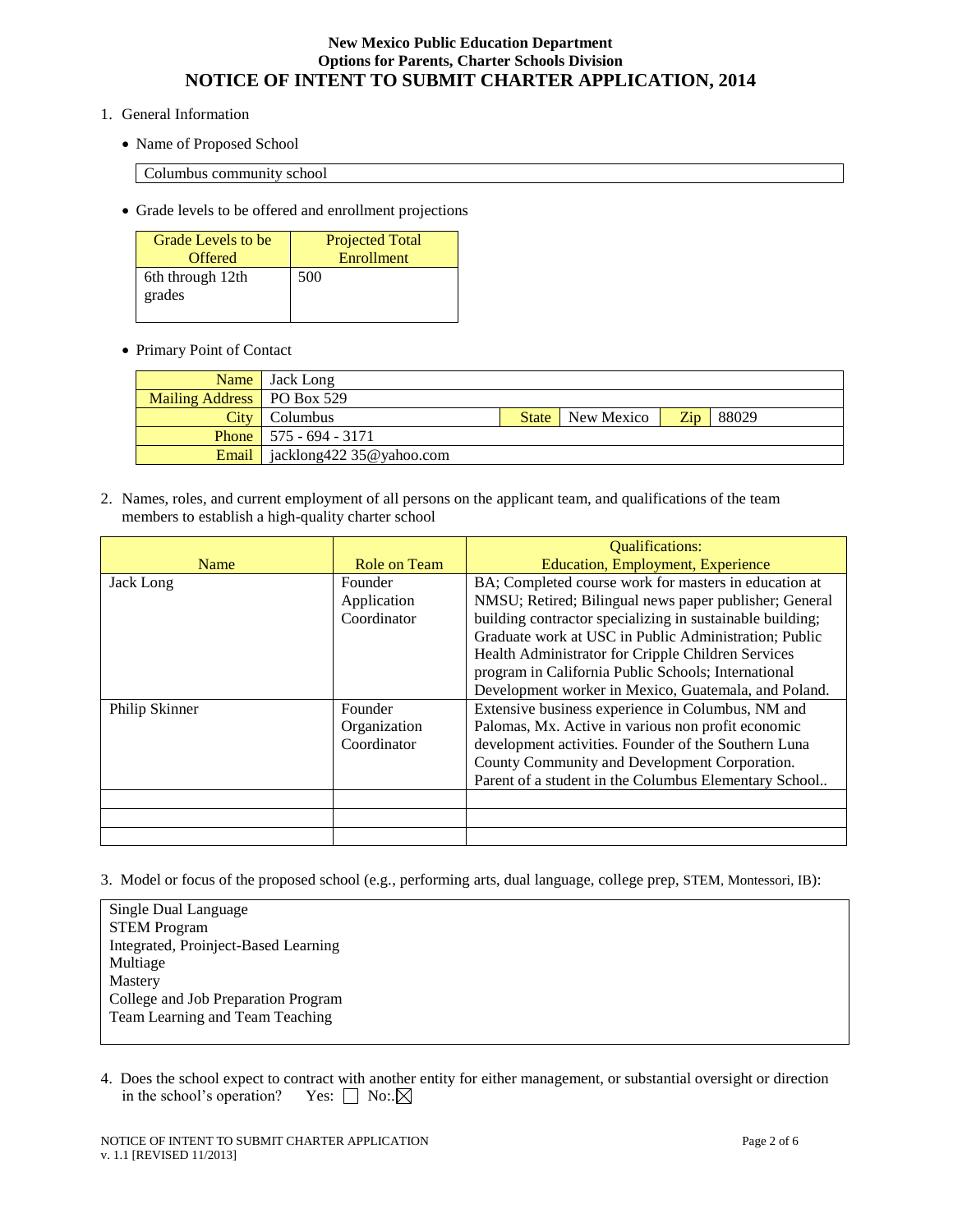If YES, describe the entity and the role it will have in the school's operational plan.

|  | $N/\epsilon$ |
|--|--------------|
|--|--------------|

- 5. Does the applicant team or any members of the team currently operate any other schools? Yes:  $\Box$  No:  $\boxtimes$ .
- 6. If the charter proposal is a replication, identify the school(s) you are replicating and the data that you have that support why this model should be replicated.

N/A

7. Vision/Mission statement. (2-3 sentences)

Columbus Community School is a 6th through 12th grade border school, of bi-national and bi-cultural students, which provides a culture of collaborative learning, caring, and service, resulting in academic excellence leading to post-secondary education and success. Through a single dual-language format, the project-based, STEM curriculum will produce compassionate and caring bilingual students with a commitment to their families and to their community.

- 8. Student population and geographical setting of the school
	- Define the targeted geographical area of the proposed school from which you expect to draw a significant number of your students.

 Students to be served are 6th through 12th grades living in the Columbus area of Luna County as well as US citizen children living in Palomas, Chihuahua, Mexico. They are presently being bussed to Deming, New Mexico. The round trip is over 60 miles and takes over two hours. Palomas students must pass through two border checkpoints. Columbus students must pass through one border checkpoint. Enrollment projections are 71 students per grade level, with a maximum of 500 students. The first year will include 6th through 10th grades with the 11th grade being added the second year and the 12th grade being added the third year.

 Describe the targeted student population including key demographic data (academic performance, home languages, ELL, and special education populations).

 Columbus, New Mexico is a small, incorporated border town of a little under 2,000 residents with a divided ethnic mixture of 83.3% Hispanic and 13.9% White. Over 99% of all students from Columbus area are Hispanic ( http :// nces . ed . gov ).

 o Eighty percent of the residents speak Spanish at home. Thirty four percent of residents were born in Mexico.

o Forty percent of residents over 25 years of age had graduated from high school as compared to 84.6% nationwide (U.S. Census American Community Survey, 2005-2009).

 o Many of the residents are low-income recent Mexican immigrant families with 56.7 % earning below the U.S. designated poverty level (U.S. Census, 2000).

o Over ninety-four percent of Columbus students are eligible for the free lunch program (PED).

 o The median household income for residents of the Village of Columbus is only \$13,773 (Growth/Enrollment Analysis 2006-2007, Deming Public Schools, p. 2-18). In contrast, Luna County's median household income is \$20,784 while that of the state is \$34,133 and that of the nation is \$41,994 (U.S. Census, 2000).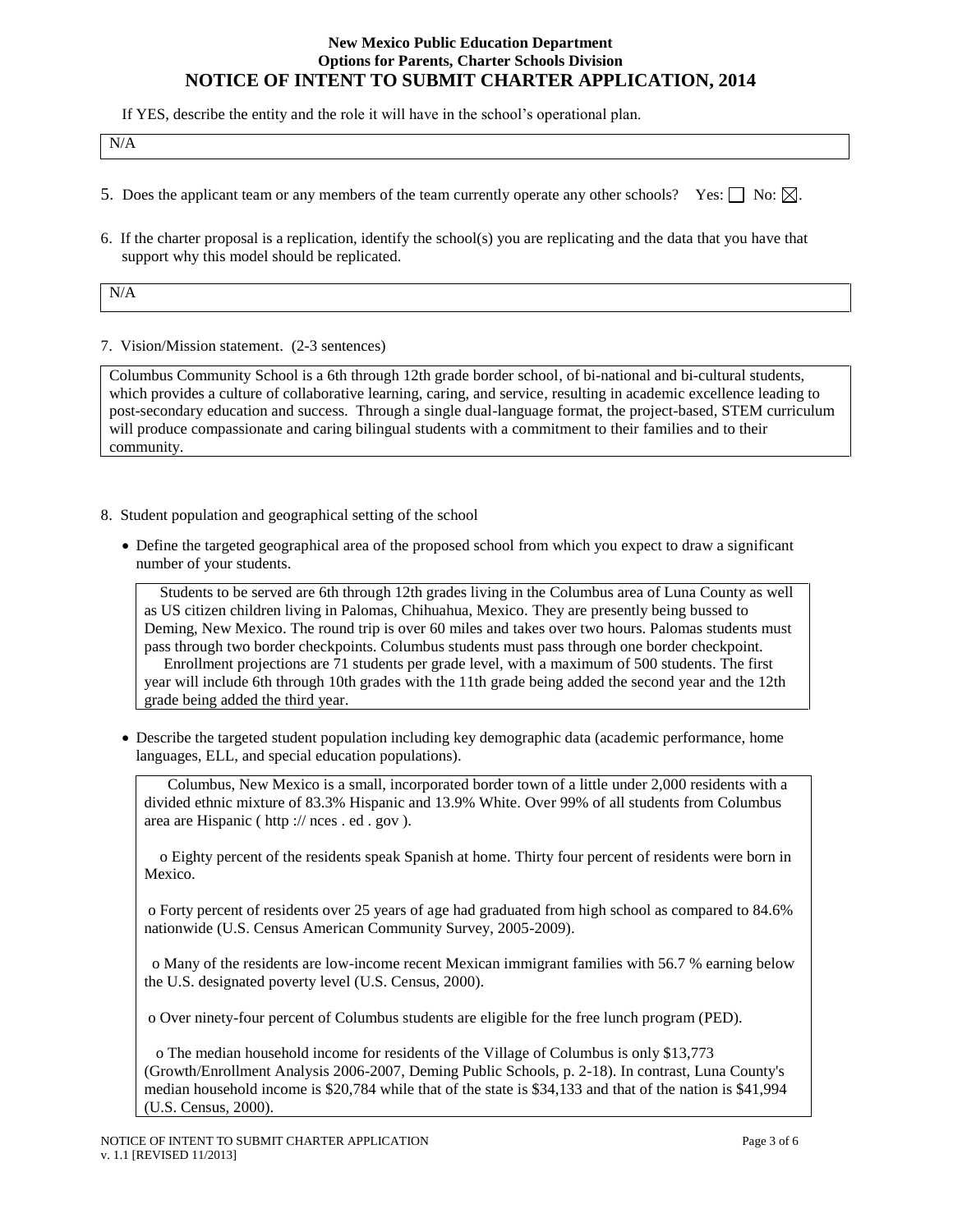o The principle source of employment for Columbus residents is seasonal work in agriculture. However, once the harvest is over, sometime in December, the only source of income is that of unemployment checks until late spring when agricultural work begins again.

o The family's unemployment check is supplemented by food stamps and agricultural surplus commodities which are distributed by a local non-profit organization.

o The remainder of residents are mainly white retired blue and white-collar workers from other states with no school age children. We plan to recruit this segment of the population for after-hours tutoring and mentoring of ELL students and students who may be having difficulties in math and reading.

Academic Performance

1. AYP statistics for the 2010 -2011 school year indicate that 20.14% of Red Mountain Middle School Hispanic students are proficient in math as compared to 34.02% proficiency for Caucasian students. Hence, Caucasian students at Red Mountain Middle School are 1.69 times more proficient in math than Hispanic students.

2. In reading, 33.86% of Hispanic students at Red Mountain Middle School are proficient as compared to 54.64% proficiency for Caucasian students. Hence, Caucasian students are 1.84 times more proficient in reading than Hispanic students.

3. AYP statistics show that 15.02% of Deming High School Hispanic students are proficient in math as compared to the 25.49% proficiency for Caucasian students. Hence, Caucasian students from the same school are 1.70 times more proficient in math than Hispanic students.

4. Caucasian students are 1.92 times more proficient in reading than Hispanic students at the Deming High School.

5. Although state wide test scores consistently show Hispanic students trailing Caucasian students, however, not nearly to the degree as in Deming.

6. In fact, statewide ratios for middle schools show Caucasian students are 1.56 more proficient than Hispanic students in math as compared to Deming's 1.69 times; and 1.39 more proficient in reading as compared to Deming's 1.84 times.

7. At the high school level, state wide ratios show Caucasian students are 1.55 more proficient in math as compared to Deming's 1.70 times more proficient and 1.40 more proficient in reading as compared to Deming's 1.92 times as proficient.

8. Parents will choose to send their children to the Columbus Community School because they can be more involved with their childrens' education and will have direct access to their children's teachers. The majority of our students are US citizens from Mexico, whose parents are Mexican citizens. The majority of these parents are not able to go to Deming due to strict Home Land Security requirements.

9. The PED, Habitually Truant School Type Report, School Year: 2009-2010 shows Deming's middle school with a habitually truant rate of 27.7%; and at the high school, the rate was 51.9% . We think that a school based in our community will lead to closer parent and community supervision so as to resolve this problem.

 Identify where these students are most likely being educated currently and why they are expected to choose the proposed charter school for their future educational needs.

 All the students are presently presently being bussed to Deming, New Mexico, over 33 miles away. When time on the bus is calculated, Columbus Paloma students must spend 2  $1/2$  unproductive academic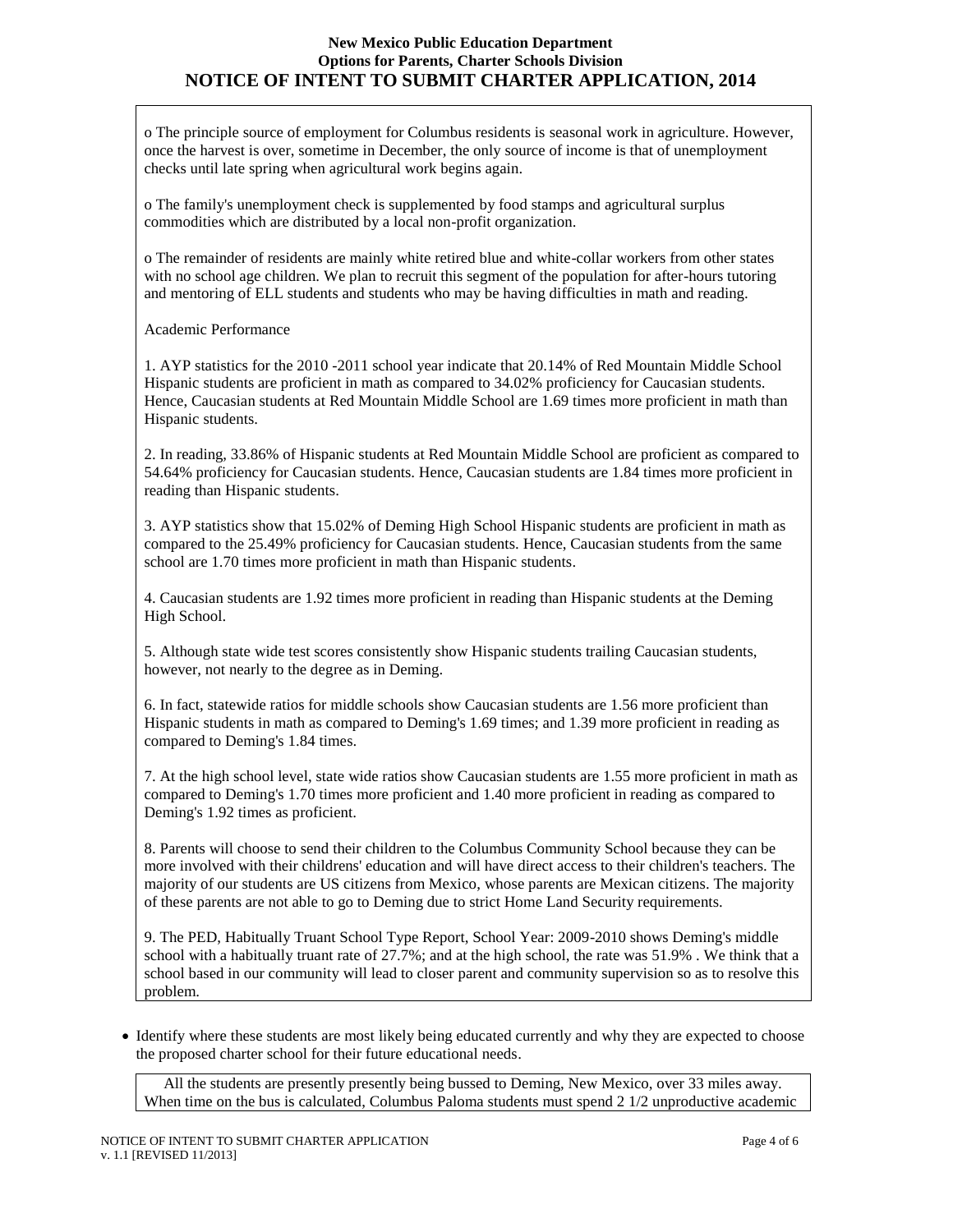years on the highway between Columbus and Deming. Parents want their children educated nearer to their home where they can better supervise them and be involved in their education..

9. Provide evidence that the applicant team has assessed community need for a school of the nature that will be proposed in the application (e.g., objective surveys or other measures of local demand for the proposed educational program).

 Columbus Community School applied for a charter in 2011, 2012, and 2013. All community hearings were well attended by community residents in support of the application, as noted in the Charter School Divisions final recommendation.

The Village of Columbus governing body supports the effort for a charter school as witnessed by the Village mayor's presentation at the 2011 Community Input Hearing on August 8, 2011.

During the 2012 application year we received over 100 forms from parents stating their interested in having their children attend the proposed charter school.

During the 2012 we again received the endorsement of the Columbus Trustees.

10. Identify significant innovative features that the school will implement in order to help it realize its vision / mission (e.g., non-traditional school year, longer school day, partner organizations, etc.).

• The school will function on a year round schedule. The middle and high school operate on a semester schedule. The Columbus Elementary School operates on a year round schedule. This causes a problem for those families who have children in both elementary and middle/ high school as the children are on school breaks at different times..

• Since our students will not be spending two hours a day traveling back and forth to Deming we can offer a one-hour longer school day.

● A professional learning community will be created through extensive staff development to better meet the needs of students, staff, and other stakeholders.

- Collaborative teaching teamwork will be implemented.
- Because of smaller class size we will be able to assess student performance and adjust instructional and programmatic decisions more quickly.
- We will provide a culturally responsive pedagogy.
- We will build strong community involvement and support.
- Job skills development will be integrated in the education program.

● We plan to partner with Southern Luna County Economic and Community Development Corporation to develop real life project based learning which include the design and construction of sustainable adobe and rammed earth classrooms and housing.

11. Describe how the school will be more effective than the schools currently serving the targeted student population, and/or plans to improve student achievement and exceed the academic performance of existing public schools in the targeted service area and any data you have to support this assumption.

● Upon entering school, students' will be assessed for prior knowledge for placement into the appropriate classroom and after school tutoring services related to their strengths and weaknesses.

● By eliminating the over two hour daily bus ride, a longer school day (by one hour) will be implemented and